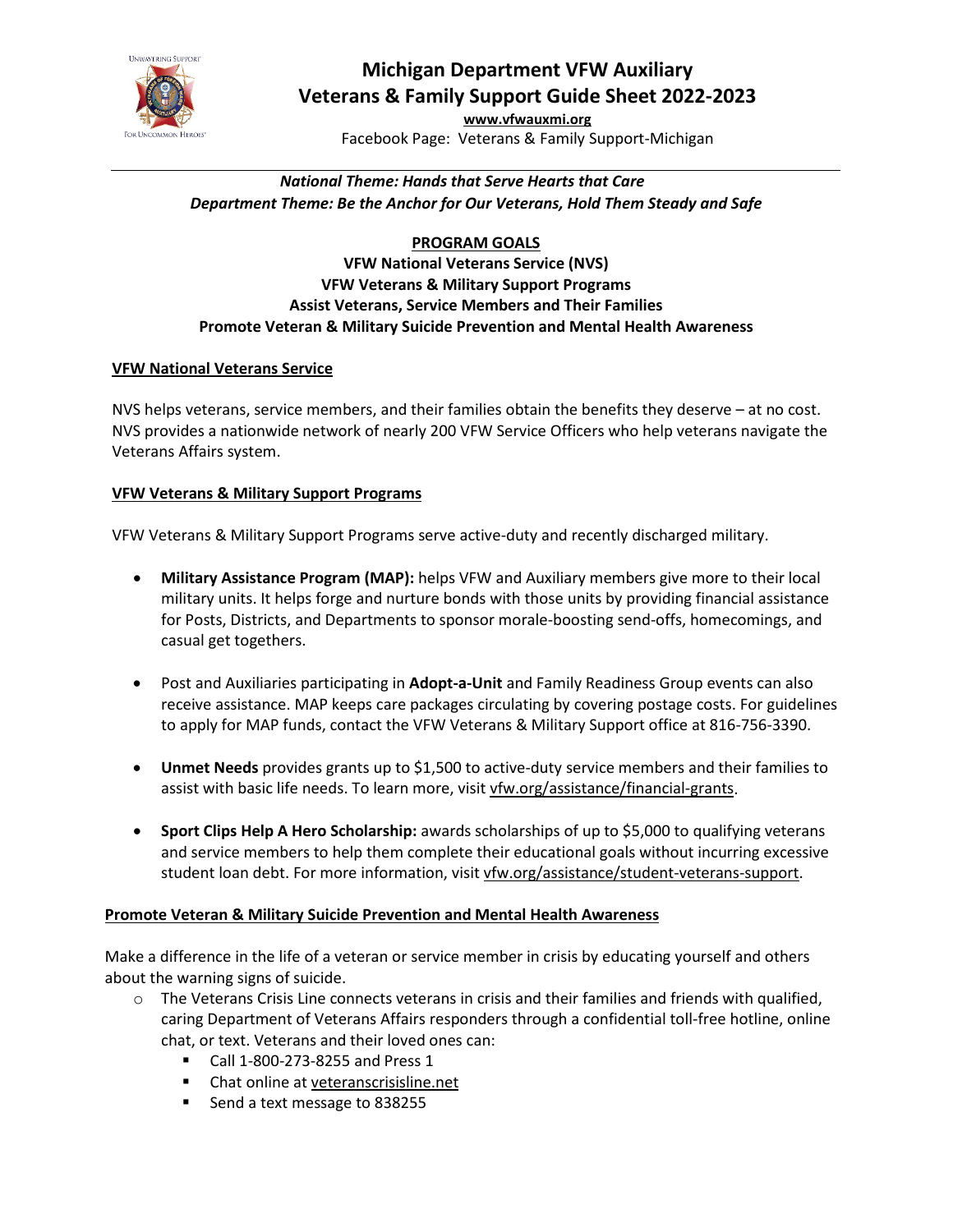#### **NATIONAL AWARDS**

Most outstanding activity and/or event that supports veteran, military, and family caregivers.

- $\triangleright$  Citation to every Auxiliary that hosts an activity and/or event that supports veteran, military, and family caregivers. Criteria and entry form (required) available at vfwauxiliary.org/resources. Auxiliaries are to send entry form to their Department Veterans & Family Support Chairman by March 31, 2023.
- $\triangleright$  Citation and \$25 to one Auxiliary in each of the four Conferences with the most outstanding activity and/or event that supports veteran, military, and family caregivers. Winners will be announced and awards presented at the 2023 National Convention in Phoenix, Arizona.

Most outstanding activity and/or event that increases awareness of homeless veterans.

- $\triangleright$  Citation to every Auxiliary that hosts an activity and/or event to increase awareness of homeless veterans. Criteria and entry form (required) available at vfwauxiliary.org/resources. Auxiliaries are to send entry form to their Department Veterans & Family Support Chairman by March 31, 2023.
- $\triangleright$  Citation and \$25 to one Auxiliary in each of the four Conferences with the most outstanding activity and/or event that increases awareness of homeless veterans. Winners will be announced and awards presented at the 2023 National Convention in Phoenix, Arizona.

#### **DEPARTMENT AWARDS**

- $\checkmark$  Best Veterans & Family Support program in each membership category \$10 and Citation of Merit to Auxiliary
- $\checkmark$  Best Overall activity/event that increases awareness of homeless veterans. Auxiliary must send required form to Department Chairman. \$10 and Citation of Merit to Auxiliary
- $\checkmark$  Best Overall Promotion and fundraising for the National Veterans Services and VFW Veterans and Military Support program

\$10 and Citation of Merit to Auxiliary; Citation to Chairman

- $\checkmark$  Best Overall project, event or activity that supports Veteran and Military Caregivers. \$10 and Citation of Merit to Auxiliary; Citation to Chairman
- $\checkmark$  Citation to the Auxiliary for participation in any of the following programs: food insecurity, female veterans, and/or suicide prevention.